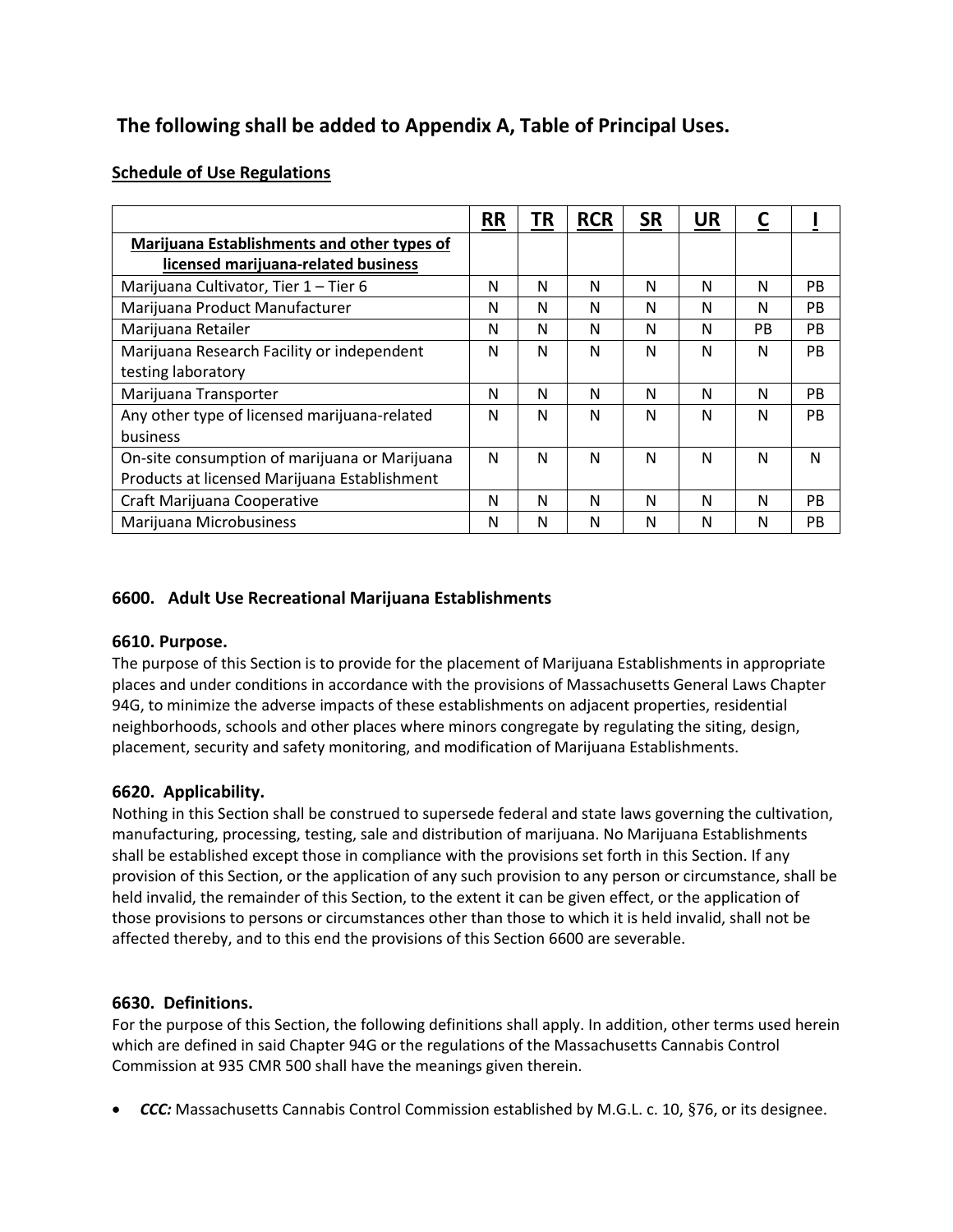- *Craft Marijuana Cooperative:* A Marijuana Cultivator comprised of residents of the Commonwealth and organized as a limited liability company, limited liability partnership, or cooperative corporation under the laws of the Commonwealth. A cooperative is licensed to cultivate, obtain, manufacture, process, package and brand cannabis or Marijuana Products to transport marijuana to Marijuana Establishments, but not to consumers.
- *Host Community Agreement:* An agreement, pursuant to General Laws Chapter 94G, Section 3(d), between a Marijuana Establishment and a municipality setting forth conditions for the operation of the Marijuana Establishment within the municipality, including stipulations of responsibility between the parties, and a community impact fee to the host community.
- *Marijuana Cultivator:* An entity licensed by the Commonwealth of Massachusetts to cultivate, process and package marijuana, to deliver marijuana to Marijuana Establishments and to transfer marijuana to other Marijuana Establishments, but not to consumers.
- *Marijuana Cultivator, Tier 1:* A Marijuana Cultivator with up to 5,000 square feet of canopy.
- *Marijuana Cultivator, Tier 2:* A Marijuana Cultivator with 5,001 to 10,000 square feet of canopy.
- *Marijuana Cultivator, Tier 3*: A Marijuana Cultivator with 10,001 to 20,000 square feet of canopy.
- *Marijuana Cultivator, Tier 4:* A Marijuana Cultivator with 20,001 to 30,000 square feet of canopy.
- *Marijuana Cultivator, Tier 5:* A Marijuana Cultivator with 30,001 to 40,000 square feet of canopy.
- *Marijuana Cultivator, Tier 6:* A Marijuana Cultivator with 40,001 to 50,000 square feet of canopy.
- *Marijuana Establishment:* A Marijuana Cultivator, independent testing laboratory, Marijuana Product Manufacturer, Marijuana Retailer, any other type of licensed marijuana-related business, or any other combination thereof at a single location.
- *Marijuana Microbusiness:* A collocated Marijuana Establishment that can be either a Tier 1 Marijuana Cultivator or Marijuana Product Manufacturer or both, in compliance with the operating procedures for each license. A Marijuana Microbusiness that is a Marijuana Product Manufacturer may purchase no more than 2,000 pounds of marijuana per year from other Marijuana Establishments.
- *Marijuana Product Manufacturer:* An entity licensed to obtain, manufacture, process and package marijuana and Marijuana Products, to deliver marijuana and Marijuana Products to Marijuana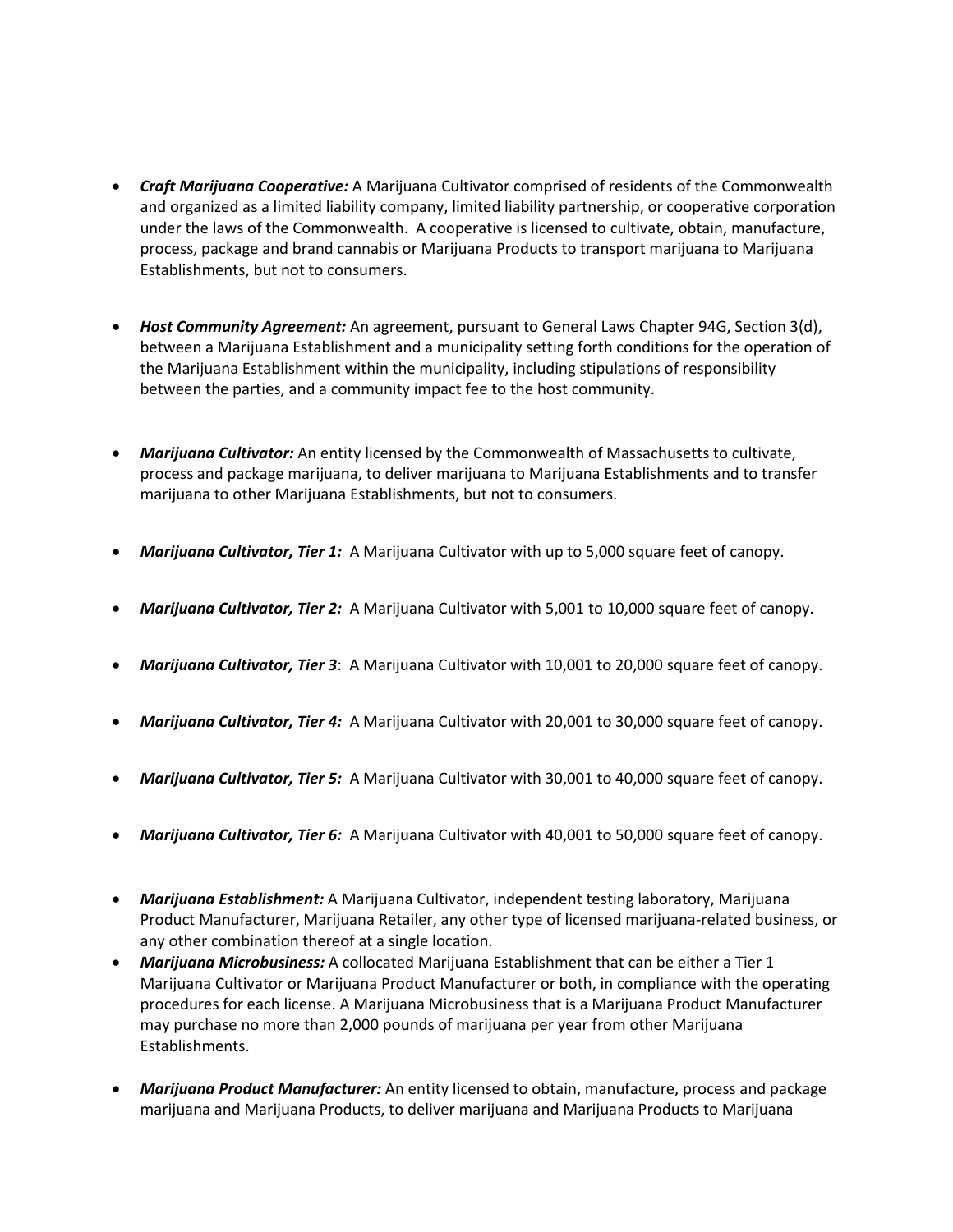Establishments and to transfer marijuana and Marijuana Products to other Marijuana Establishments, but not to consumers.

- *Marijuana Products:* Products that have been manufactured and contain marijuana or an extract from marijuana, including concentrated forms of marijuana and products composed of marijuana and other ingredients that are intended for use or consumption, including edible products, beverages, topical products, ointments, oils and tinctures.
- *Marijuana Research Facility:* An entity licensed to cultivate, purchase or otherwise acquire marijuana for the purpose of conducting research regarding Marijuana Products.
- *Marijuana Retailer:* An entity licensed to purchase and deliver marijuana and Marijuana Products from Marijuana Establishments and to deliver, sell or otherwise transfer marijuana and Marijuana Products to Marijuana Establishments and to consumers.
- *Marijuana Transporter:* An entity, not otherwise licensed by the CCC, that is licensed to purchase, obtain, and possess cannabis or Marijuana Products solely for the purpose of transporting, temporary storage, sale and distribution to Marijuana Establishments, but not to consumers.

#### **6640. Permitting.**

A Marijuana Establishment shall not be established without obtaining a Special Permit in accordance with Appendix A, Table of Principal Uses. The Planning Board shall serve as the Special Permit Granting Authority (SPGA). This authority shall ensure strict compliance with this Section. Any such Special Permit issued by the SPGA shall comply with all relevant local, state and federal laws. A Special Permit for a Marijuana Establishment shall be limited to one or more of the uses specified in Appendix A, Table of Principal Uses, as specified by the SPGA. Such a use shall be located only in a zoning district that is designated for such use.

In addition to compliance with M.G.L. c. 94G and 935 CMR 500 *et seq.,* the SPGA may impose reasonable conditions to improve site design, traffic flow, and public safety, and to preserve water quality, significant environmental resources and the community character of the surrounding area including, without limitation, the following:

- a) Minimization of the impacts of increased noise and traffic.
- b) Imposition of security precautions to protect personnel, consumers, residents and property.
- c) Deterring the presence of unauthorized or ineligible persons at or near the Marijuana Establishment.
- d) Imposition of measures to prevent diversion of marijuana and Marijuana Products.
- e) Conditions related to the design and construction of the establishment to improve safety, security and conformance with community character.
- f) Conditions relating to energy efficiency.

No special permit for any Marijuana Establishment shall be issued without major site plan approval having been obtained from the Planning Board pursuant to Planning Board Rules and Regulations for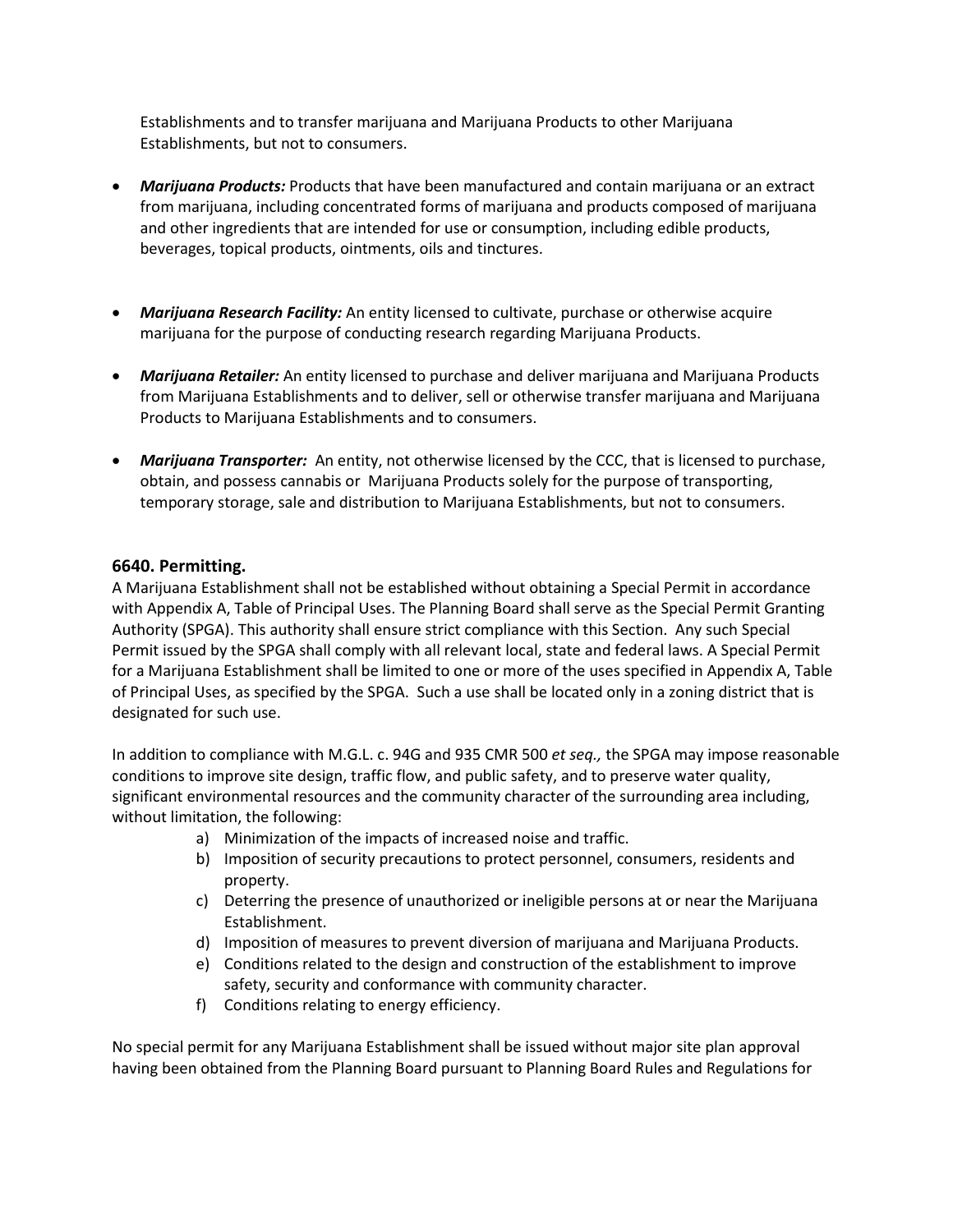Special Permits and Site Plan Reviews. In addition to the standards set forth therein, the site plan must meet all dimensional, parking, landscaping, and signage requirements within the Zoning Bylaw.

In addition to the standard requirements for uses requiring a Special Permit, the following shall also apply to all Marijuana Establishments:

#### **6640.1 Location.**

- a) Marijuana Establishments are encouraged to utilize existing vacant buildings where possible.
- b) No Marijuana Establishment shall be located within three hundred feet (300') (to be measured in a straight line from the nearest point of the principal building structure in question to the nearest point of the principal building structure where the Marijuana Establishment is or will be located) of a preexisting public or private school (existing at the time the applicant's license application was received by the CCC) providing education in kindergarten or any of grades pre-k to 12.
- c) No Marijuana Establishment shall be located on a parcel which is within three hundred feet (300') (to be measured in a straight line from the nearest corner of the principal building structure in question to the nearest corner of the principal building structure where the Marijuana Establishment is or will be located) of a parcel occupied by a day care center or any facility where children commonly congregate. Such a facility is not, however, limited to a building. A "facility where children commonly congregate" includes, but is not limited to, facilities in which children gather for a particular purpose in a structured or scheduled manner, or which are dedicated to use by children, such as playgrounds, youth service programs, day care centers, youth sports facilities, dance schools and gymnastic schools.
- d) The SPGA may reduce the distance requirement for non-retail Marijuana Establishments if the SPGA determines that there is no other feasible location alternative.

**6640.2** The hours of operation of Marijuana Establishments shall be set by the SPGA.

**6640.3** A Marijuana Establishment may only conduct or engage in the uses permitted by its definition in this Zoning Bylaw and may not include other businesses or services.

**6640.4** No smoking or consumption of any Marijuana Products shall be permitted on the premises of a Marijuana Establishment. No burning of any Marijuana Products shall be permitted on the premises of a Marijuana Establishment, with the exception of product testing performed at an independent testing laboratory or Marijuana Research Facility.

**6640.5** Consistent with M.G.L. c. 94G, §3(b) (2), the maximum number of Marijuana Establishments in the Town of Pepperell shall be limited as follows:

- a) The number of Marijuana Retailers shall not exceed twenty percent (20%) of the number of alcohol licenses issued pursuant to M.G.L. c. 138, §15 for retail sale of alcohol not to be drunk on the premises in the Town of Pepperell, said 20% figure to be rounded up to the next whole number.
- b) The number of non-retail Marijuana Establishments shall be limited an aggregate of two (2), one (1) Tier 2 or lower tier Cultivator and one (1) Tier 6 or lower tier Cultivator.

**6640.6** No Marijuana Establishment shall be located inside a building containing residential units, including transient housing such as motels and dormitories.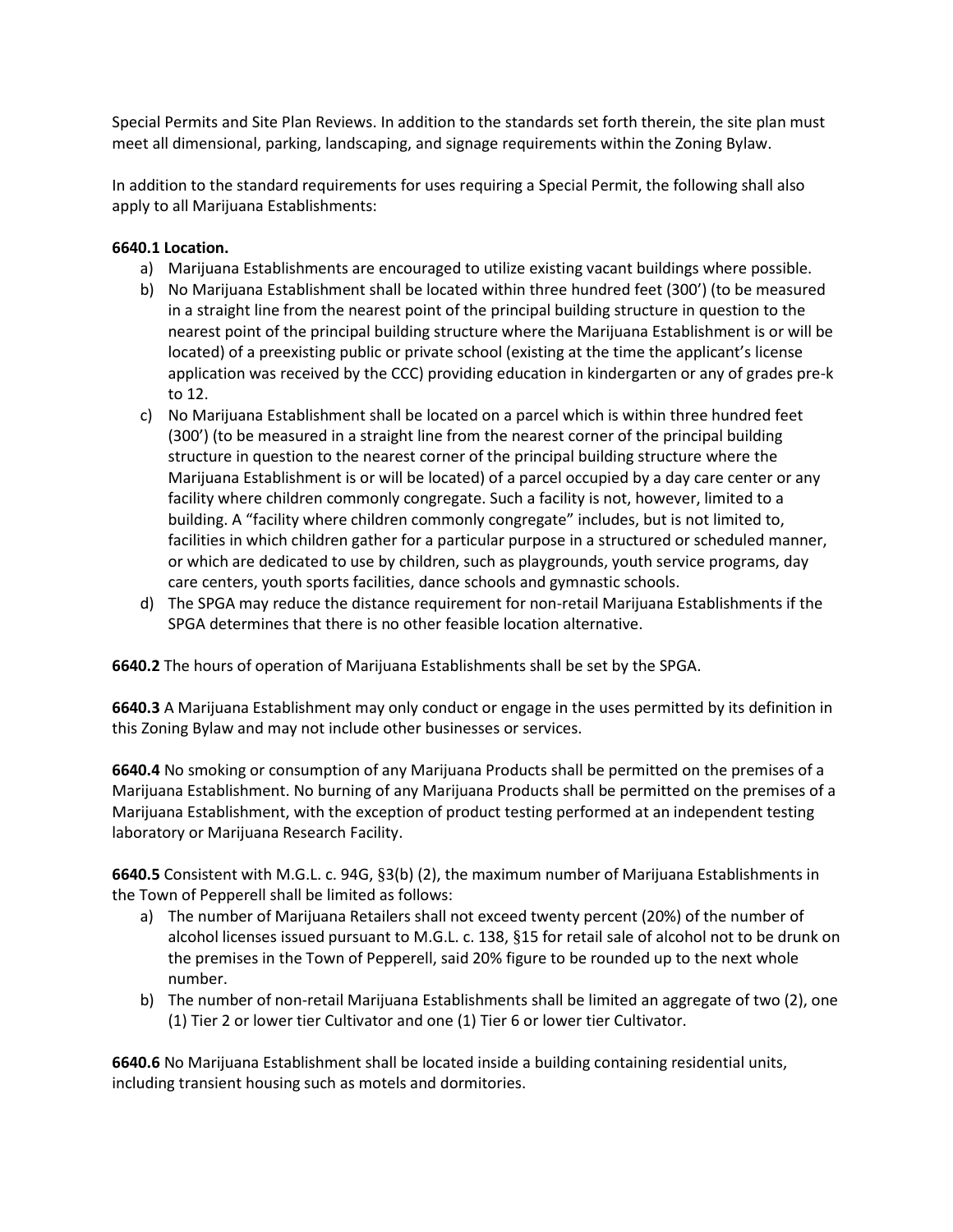**6640.7** Marijuana Establishments shall be located within a permanent building and may not be located in a trailer, cargo container, motor vehicle or other similar nonpermanent enclosure.

**6640.8** Marijuana Establishments shall not have drive-through service.

**6640.9** No outside storage of marijuana accessories, marijuana related supplies or promotional materials shall be allowed.

**6640.10** All Marijuana Establishments shall be ventilated in such a manner that:

- a) If pesticides, insecticides or other chemicals or products are used in cultivation or processing they must be vented and dispersed into the outside atmosphere so as not to be detectible at any adjoining use or property.
- b) No odor from marijuana can be detected by a person with a normal sense of smell at the exterior of the Marijuana Establishment or at any adjoining use or property.

6640.11 Any building or structure containing a Marijuana Establishment shall meet the setback and dimensional controls of the applicable zoning district as specified in this Zoning Bylaw.

## **6650. Application Requirements.**

Applications for Special Permits for Marijuana Establishments will be processed in the order that they are filed with the Town. The approval of a Special Permit for any Marijuana Establishment shall require a) the determination of the SPGA that the application meets the requirements stated herein, (b) the SPGA making the findings set forth in Section 6660, and (c) the determination of the SPGA that issuance of the Special Permit will comply with the standards and intent of the Zoning Bylaw. While the SPGA is authorized to approve Special Permits for Marijuana Retailers in an amount up to, but not exceeding 20% of the number of licenses issued within the Town pursuant to M.G.L. c. 138, §15 for the retail sale of alcoholic beverages not to be drunk on the premises, the Zoning Bylaw shall not be construed to obligate the SPGA to approve any particular application for a Special Permit just because the maximum number of Special Permits has not been approved.

In addition to the standard application requirements for Special Permits, applications for a Marijuana Establishment shall include the following:

- a) The name and address of each owner and operator of the establishment;
- b) A copy of an approved Host Community Agreement;
- c) Copies of all required licenses and permits issued to the applicant by the CCC and any other governmental agencies having jurisdiction for the establishment; provided that approval of a Special Permit may be conditioned upon receipt of a final license from the CCC;
- d) Evidence of the applicant's right to use the proposed site of the establishment for the establishment, such as purchase and sale agreement, deed, owner's authorization, or lease;
- e) A notarized statement signed by the Marijuana Establishment organization's chief executive officer and corporate attorney disclosing all of its designated representatives, including officers, directors, shareholders, partners, members, managers, and other similarly-situated individuals and entities and their addresses. If any of the above are entities rather than persons, the applicant must disclose the identity of all individual persons associated with the entity as set forth above.
- f) A letter from the Town of Pepperell Police Chief, or designee, acknowledging review and approval of the Marijuana Establishment security plan;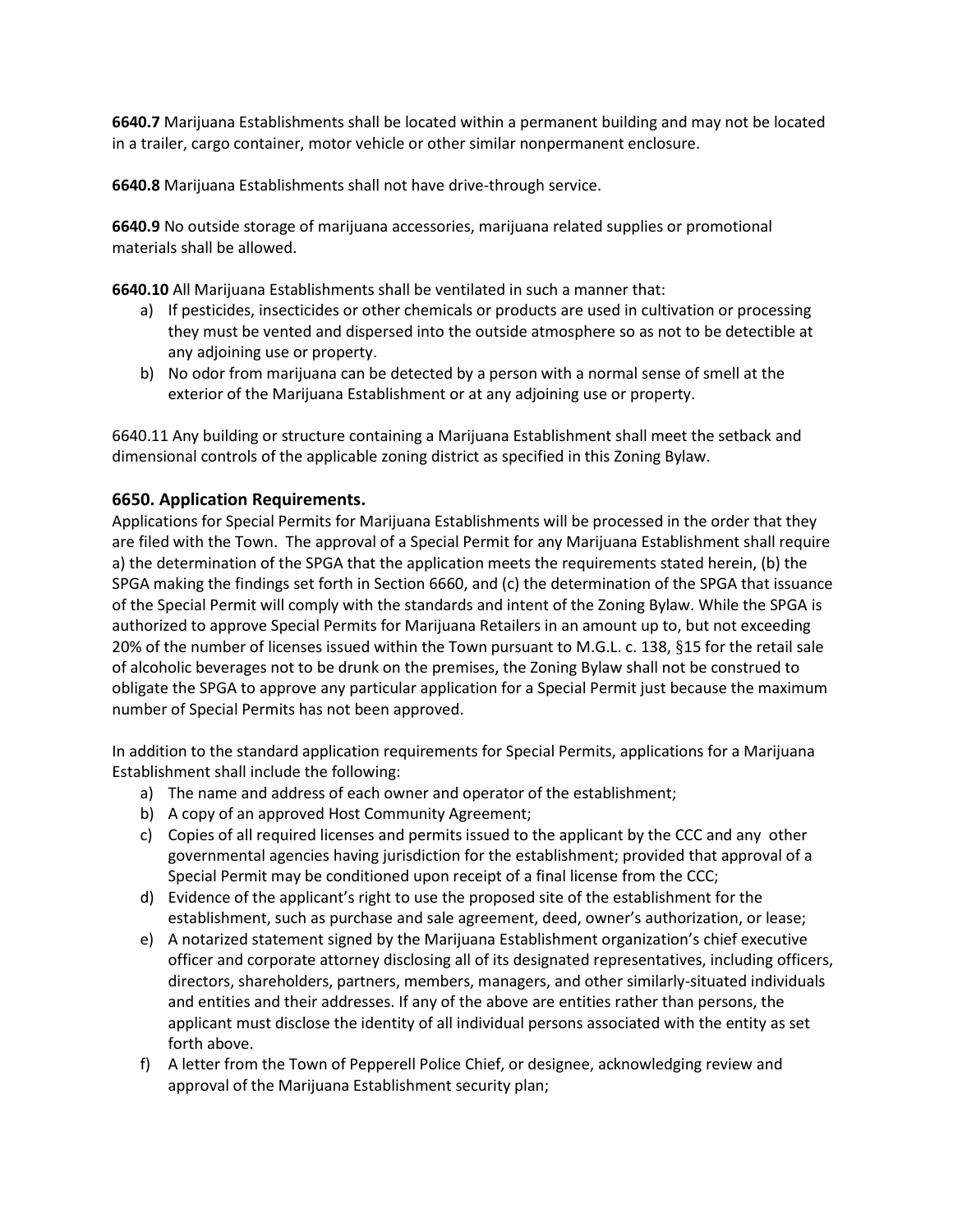- g) Proof of liability insurance coverage or maintenance of an escrow as required in 935 CMR 500.105;
- h) In addition to all application requirements outlined in the Planning Board Rules and Regulations for Special Permits and Site Plan Reviews, details showing all exterior proposed security measures for the Marijuana Establishment including lighting, fencing, gates and alarms, etc. ensuring the safety of employees and patrons and to protect the premises from theft or other criminal activity;
- i) A detailed floor plan identifying the area available and functional uses (including square footage);
- j) All signage proposed for the Marijuana Establishment;
- k) A pedestrian/vehicular traffic impact study to establish the Marijuana Establishment's impacts at peak demand times, including a line queue plan to ensure that the movement of pedestrian and/or vehicular traffic, including but not limited to, along the public right of ways will not be unreasonably obstructed;
- l) An odor control plan detailing the specific odor-emitting activities or processes to be conducted on-site; the source of these odors; the locations from which they are emitted from the establishment, the frequency of such odor-emitting activities; the duration of such odoremitting activities; and the administration of odor control measures including maintenance of odor control devices;
- m) A management plan including a description of all activities to occur on-site, including all provisions for the delivery of marijuana, marijuana accessories, and Marijuana Products to the Marijuana Establishment and off-site direct delivery;
- n) Individual written plans which, at a minimum comply with the requirements of 935 CMR 500, relative to the Marijuana Establishment's operating procedures, marketing and advertising, waste disposal, transportation and delivery of marijuana or Marijuana Products, energy efficiency and conservation, security and alarms and the decommissioning of the Marijuana Establishment, as may be required, including a cost estimate taking into consideration Town oversight and regulatory costs in connection with such decommissioning.

## **6660. Mandatory findings.**

In addition to the standard findings for a Special Permit under Section 9300, the SPGA shall not grant a special permit for a Marijuana Establishment unless it finds that:

- a) The establishment is designed to minimize any adverse visual or economic impacts on abutters and other parties in interest, as defined in M.G.L. c. 40A, §11.
- b) The applicant demonstrates to the satisfaction of the SPGA that it will meet all the permitting requirements of all applicable agencies within the Commonwealth of Massachusetts and will comply with all applicable state laws and regulations;
- c) The Marijuana Establishment provides adequate security measures to ensure that no individual participant will pose a direct threat to the health or safety of other individuals, and that the storage and/or location of any cultivated marijuana and Marijuana Products is adequately secured on-site and in delivery operations;
- d) The Marijuana Establishment's traffic plan adequately addresses traffic demand, circulation flow, parking and queueing, particularly during peak periods at the establishment, and its impact on neighboring uses, and
- e) The applicant has satisfied all of the conditions and requirements set forth in Section 6600.

A special permit granted under this Section shall have a term limited to no longer than the duration of the applicant's ownership or lease of the premises to be used for the Marijuana Establishment. A special